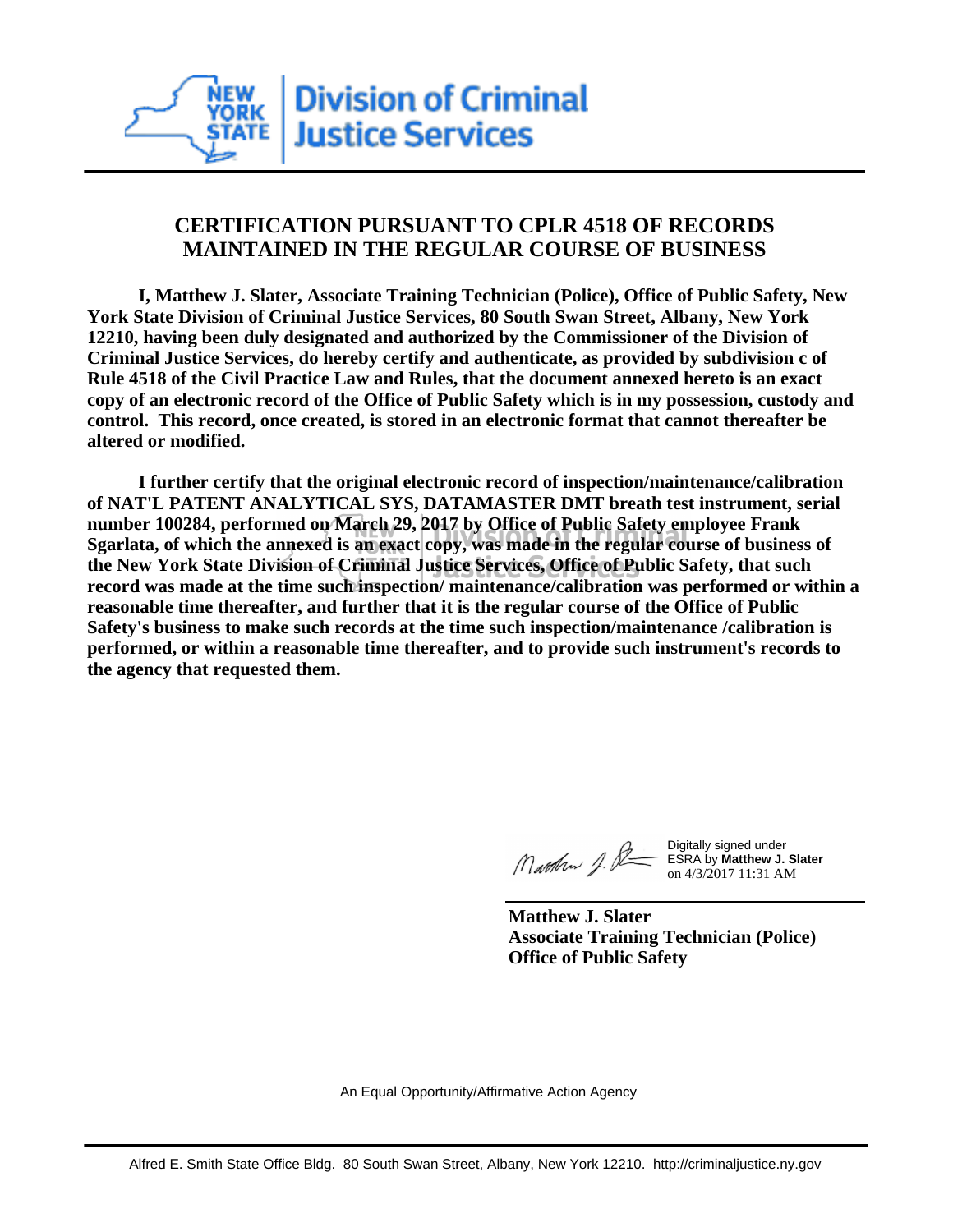## **BREATH TEST INSTRUMENT RECORD OF INSPECTION / MAINTENANCE / CALIBRATION**

### **Name of Submitting Agency: Washington County Sheriff`s Dept Manufacturer: NAT'L PATENT ANALYTICAL SYS Model: DATAMASTER DMT Date: March 29, 2017 Serial Number: 100284**

| <b>Test No</b> | <b>Test Result</b> | <b>Simulator Temperature</b> |
|----------------|--------------------|------------------------------|
|                | 0.101%             | 34.00 degrees centigrade     |
|                | 0.101%             | 34.00 degrees centigrade     |
|                | 0.100%             | 34.01 degrees centigrade     |
|                | $0.100 \%$         | 34.00 degrees centigrade     |

#### **Reference Solution Lot Number: 17061 Reference Solution Standard: 0.10 % at 34.0 degrees centigrade**

#### **Reference Solution Lot Number: 16130**

**Reference Solution Standard: 0.08 % at 34.0 degrees centigrade**

| <b>Test No</b> | <b>Test Result</b> | <b>Simulator Temperature</b> |
|----------------|--------------------|------------------------------|
|                | 0.080%             | 34.01 degrees centigrade     |
|                | 0.080%             | 34.01 degrees centigrade     |
|                | 0.080%             | 34.01 degrees centigrade     |
|                |                    | 34.02 degrees centigrade     |
|                |                    |                              |

### **Reference Solution Lot Number: 16370**

**Reference Solution Standard: 0.180 % at 34.0 degrees centigrade**

| <b>Test No</b> | <b>Test Result</b> | <b>Simulator Temperature</b> |
|----------------|--------------------|------------------------------|
|                | 0.181%             | 34.01 degrees centigrade     |
|                | 0.180%             | 34.01 degrees centigrade     |
|                | 0.180%             | 34.02 degrees centigrade     |
|                | 0.180%             | 34.02 degrees centigrade     |

 **I hereby certify that I have performed any necessary maintenance procedures and calibrated NAT'L PATENT ANALYTICAL SYS breath test instrument model DATAMASTER DMT, serial number 100284, and have determined that it is accurate and reliable for the determination of ethyl alcohol in the blood by analysis of the breath. The instrument's test results are recorded above and this instrument satisfies all limits and standards established by the New York State Commissioner of Health as enumerated in Part 59, Subchapter D of Chapter II, TITLE 10 (Health) of the Official Compilation of Codes, Rules and Regulations of the State of New York, (10 NYCRR Part 59) as amended.**

 **I further certify that I made the entries in these records of inspection/maintenance/calibration at the time that such inspection/maintenance/calibration of the above identified breath test instrument was performed, or within a reasonable time thereafter.**

Performed by:

Digitally signed under ESRA by Frank Sgarlata on 3/29/2017 12:04 PM

**Frank Sgarlata Highway Safety Equipment Technician Breath Analysis Operator Permit # 36297** Reviewed by:

Digitally signed under ESRA by Lisa A. Lee on 3/31/2017 12:47 PM

**Lisa A. Lee Highway Safety Equipment Technical Supervisor Breath Analysis Technical Supervisor**